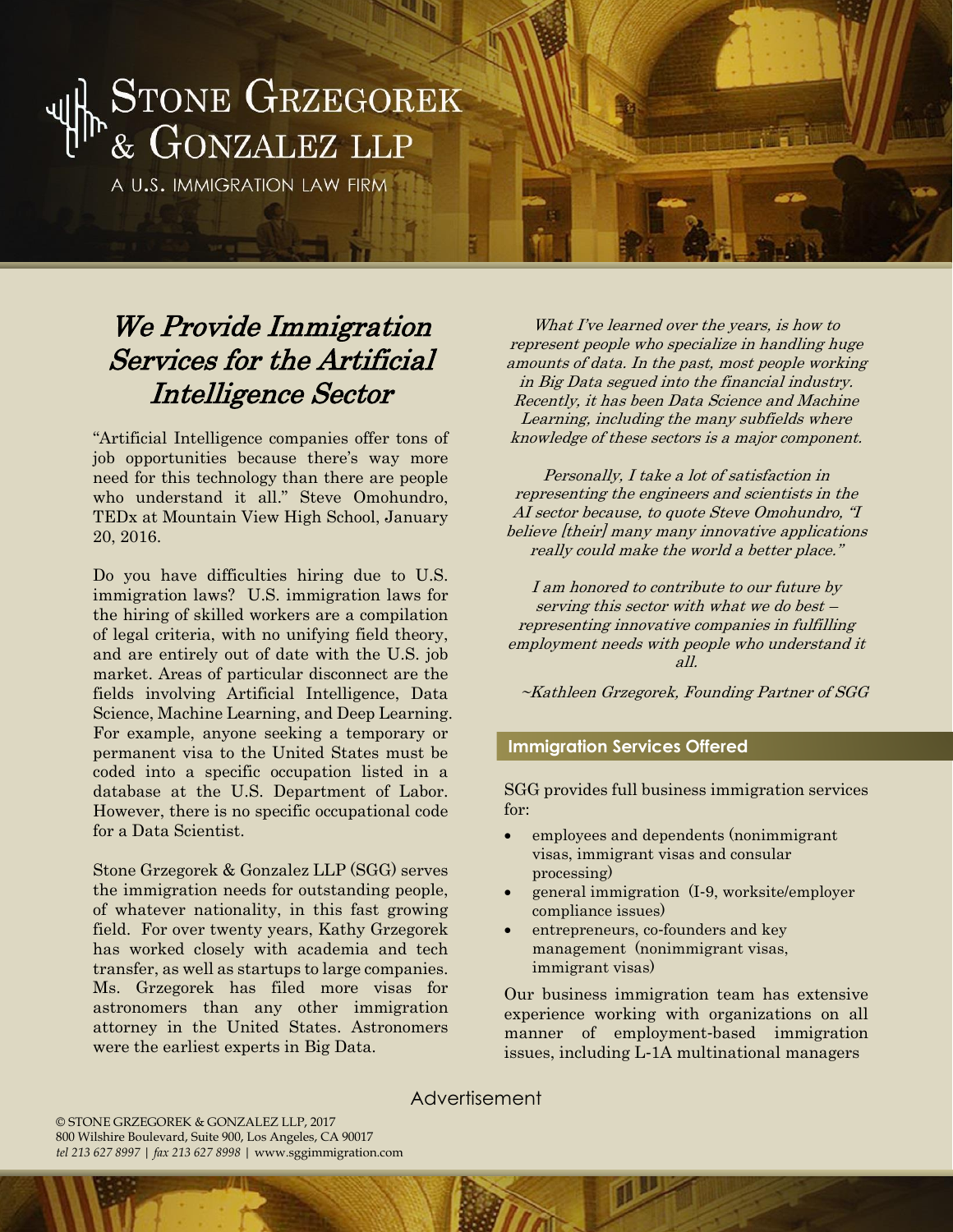or executives, L-1B specialized knowledge employees, L-1 blanket petitions, E-2 and E-1 treaty visa applications, PERM labor certifications, H-1B, H-1B1, E-3 professional workers, O-1 extraordinary individuals, TN visa applications and Form I-9 compliance issues.

Not only are we immigration specialists, we also specialize in knowing the how's and why's of a startup company. These include financing, capital, patents, tech transfer from universities and other issues. We use our knowledge of the big picture to present our cases in the best possible light to obtain immigration benefits. Our deep knowledge of the innovation culture distinguishes SGG from other immigration law firms. Most importantly, we leverage our knowledge to the fullest extent when representing our clients.

#### **Background of Stone Grzegorek & Gonzalez LLP**

Founded in 2005, Stone Grzegorek & Gonzalez LLP has an international reputation for achieving outstanding results in the practice of immigration law. Our legal team includes attorneys listed in Best Lawyers in America and Super Lawyers publications. We have seven State Bar of California Board of Legal Specialization Certified Specialists in Immigration and Nationality Law, farm more than any other California law firm. Our depth of experience, commitment to excellence, and creative approach to diverse matters set SGG apart from other immigration law firms.

Stone Grzegorek & Gonzalez LLP is a fullservice immigration law firm with 20 attorneys, and over 30 paralegals and support staff. Our combined experience enables us to provide legal services in all areas of immigration law.

More information on SGG and our staff is available at www.sggimmigration.com.

#### **Kathleen Grzegorek, Founding Partner**

Kathleen Grzegorek has been a California State Bar-Certified Specialist in Immigration and Nationality Law for over nineteen years. She has over twenty-six years of immigration experience serving a diverse client base with an emphasis on business immigration in the professional, high technology, academic, fine arts, scientific and entertainment fields. Our clients range from start-up enterprises to mid-size and large companies, law firms, nonprofit entities, as well as government research institutions and universities.

Ms. Grzegorek is very active in the immigration field and has lectured and published frequently on topics such as: Visa and Green Card Options for Entrepreneurs, Researchers and Extraordinary Individuals; The Visa Lifecycle for Researchers; Making the Transition from Student to Employee in Silicon Valley; and, Post F-1 OPT Visas for the Private Sector, Standard Options and New Possibilities.

#### **Contact Information**

For more information contact our business immigration team.

Kathleen Grzegorek: kathy@sggimmigration.com

Yeu Hong: yeu@sggimmigration.com

Raj Iyer: raj@sggimmigration.com

Michael Harris: michael@sggimmigration.com

The content of this material is for informative purposes only and is not intended as legal advice. Questions about specific immigration matters should be presented in confidence to a qualified immigration lawyer.

© STONE GRZEGOREK & GONZALEZ LLP, 2017 800 Wilshire Boulevard, Suite 900, Los Angeles, CA 90017 *tel 213 627 8997 | fax 213 627 8998 |* www.sggimmigration.com